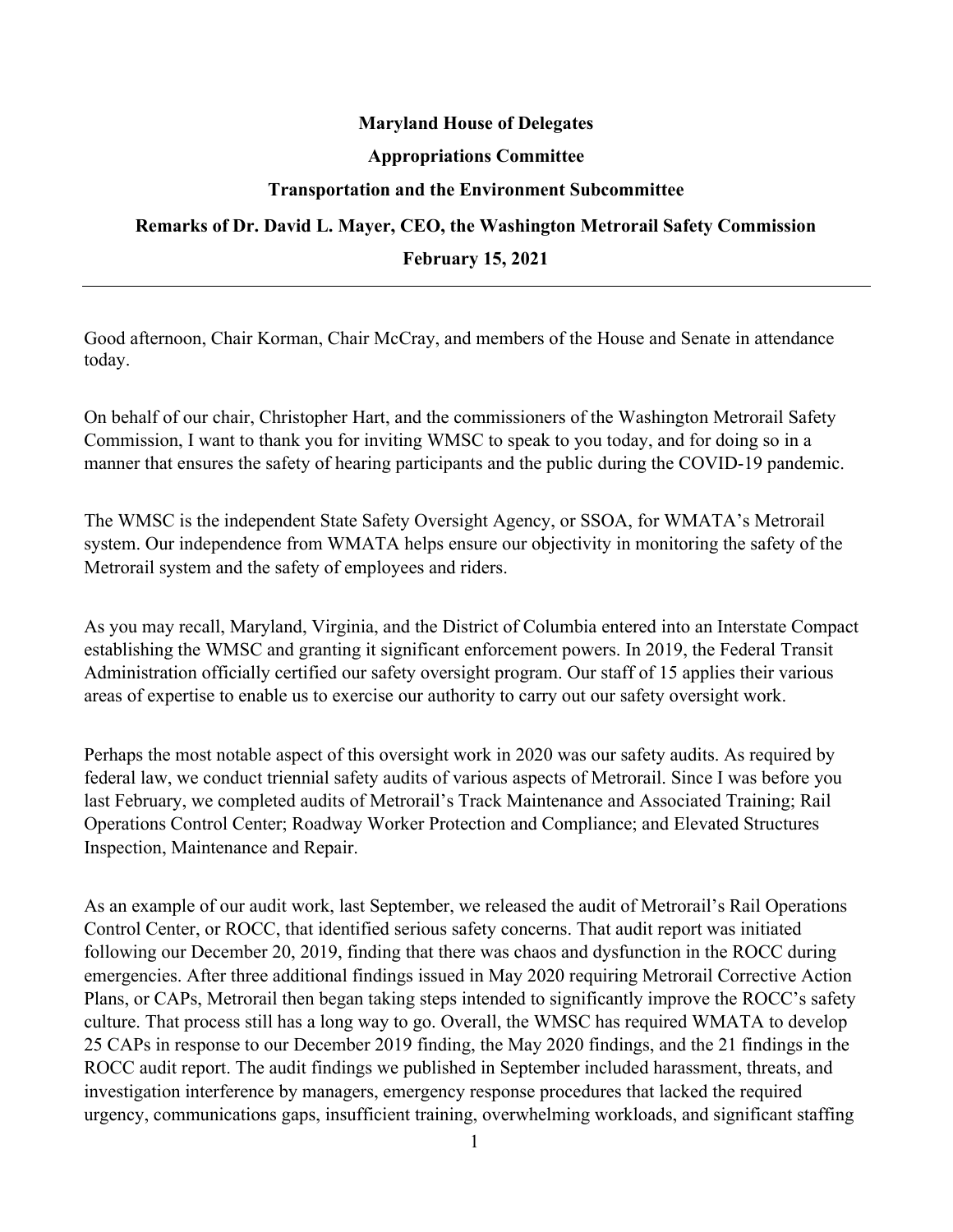shortages. The findings were based on months spent interviewing Metrorail staff, reviewing documents, audio recordings, and data recordings, and conducting independent observations. We interviewed 21 of 26 of Metrorail's certified controllers. We took care to minimize any operational impacts on Metrorail and to ensure that these controllers could speak freely by holding our interviews in an off-site location at all hours of the day and night.

In response to each finding we issue, WMATA is required to develop, gain our approval for, then implement CAPs to ensure continued safety improvements in the Metrorail system. WMATA submits CAP proposals and the WMSC reviews them in accordance with our Program Standard. While some CAPs are more straightforward, addressing underlying issues or dealing with capital construction can be more complex and can take more time to complete. The WMSC considers the implementation timeline when determining whether to approve Metro's proposed plans, and Metro then commits to meeting the timeline for required fixes.

In the case of the ROCC, for example, some CAPs may be completed in a few months, while implementing and ensuring lasting adequate staffing will take years. Once WMATA meets the required actions tied to each CAP and the WMSC does the needed verifications, we close the CAP. In 2020, the WMSC closed 41 CAPs. The corrective action plans are an indicator that there is robust and proactive oversight that identifies gaps in Metrorail's performance and gets WMATA to work on solutions to fix these safety gaps. We are currently overseeing 66 open CAPs.

Another way we provide oversight of Metrorail is through inspections. Our experts inspect track and structures, signals systems, electrical power, railcars, and other aspects of Metrorail's operations. We cover all aspects of the Metrorail system, from trains and stations to rail yards, power substations, and the ROCC. The WMSC conducts ongoing monitoring of the Metrorail system using recorded and real time radio communications, to keep a constant set of eyes and ears on the system. The WMSC also conducts inspections of the emergency readiness and response infrastructure, assets, and equipment in the Metrorail system. To bolster our emergency preparedness and response, we hired an emergency management specialist last year, who has enabled us to more closely participate in Metrorail's remote emergency operations sessions and to make more informed assessments of responses to Metrorail emergencies and areas for improvement. We monitor real world events, including Metrorail operations during severe weather, Independence Day, and the Presidential Inauguration. Overall in 2020, we undertook approximately 190 risk-based inspections, identifying positive practices at times, and pointing out deficiencies to WMATA and verifying fixes at others.

When safety events, such as a collision, derailment, or certain near misses, take place, WMATA is required to conduct thorough investigations with our oversight. Under our direction, WMATA prepares detailed final reports. For example, the investigation is continuing into the July 7, 2020, derailment of a Red Line train outside of the Silver Spring Metro Station. In that case, two WMSC experts responded to the scene to participate in the investigation. When that final report is complete, our commissioners will consider and then adopt the report at a public meeting, and we then publish that report on our website.